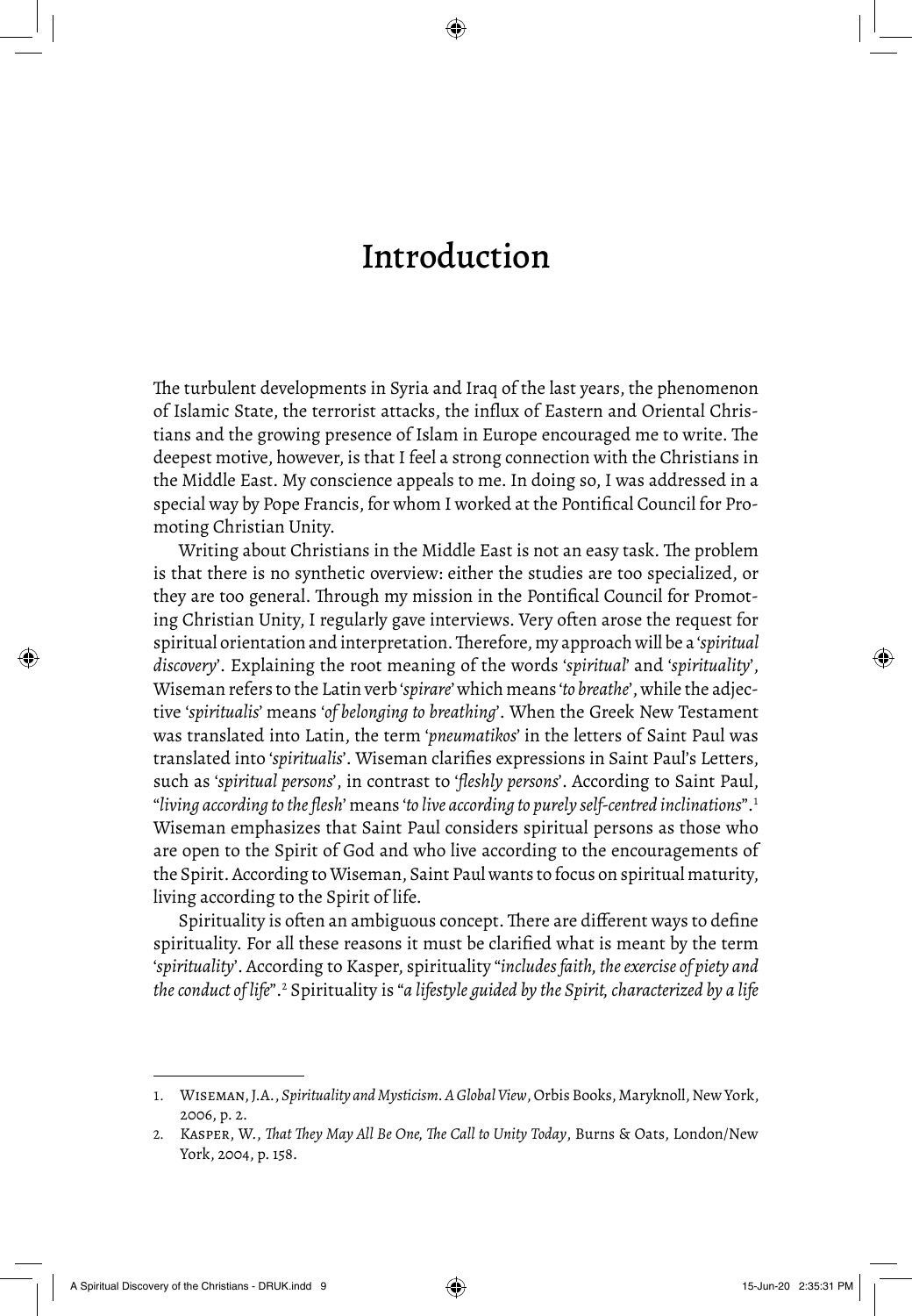in Christ, lived out at the same time individually and in a communitarian way".<sup>3</sup> Kasper continues his description of the term spirituality by stating that it has two components: from above, the working of God's Spirit and from below, the human condition.<sup>4</sup>

With this book, I want to offer a spiritual exploration of the Christians in the Middle East. In this way, I hope to work on raising awareness and enthusiasm. I believe that there is a broad audience of people interested in the context of the conflicts in the Middle East: not only the terror of Islamic State, but especially the often underexposed role that Christians play and have played in that area. The Christians of the Middle East are a Church of martyrs. I want to give them a voice. Moreover, this writing is inspired by what is often heard from '*behind the scenes*'. That is why it is necessary to listen to the underlying causes, to what is not always said out loud, or only casually appears '*in the margins*'.

This publication is a supplemented and updated version of my book *'Spirituele verkenning van de christenen in het Midden-Oosten'* published in Dutch by the same publisher in 2018.

In a first chapter, I give a brief description of the geographical situation, with particular attention to the waves of emigration and immigration.

A second chapter aims to give a presentation of the various Churches in the Middle East. I want to focus on the Assyrian Church of the East, the Oriental Orthodox and Catholic Churches. The already so complex world of the ancient Churches in the Middle East does not allow me to go into detail about the world of the Byzantine Orthodox Churches.

Thirdly, I offer an insight into the rich spiritual heritage of the Oriental Tradition: the attention to the Holy Spirit, the role of monasticism as well as the various aspects of the Coptic, Syriac and Armenian traditions will be explained.

Fourthly, I clarify in which sense Christians in the Middle East can be called a Church of martyrs. We listen to witnesses of faith in the first centuries, as well as to the martyrs of our time. Christians are united by '*the ecumenism of blood*'. I will also reveal the cruel reality of the '*forgotten genocides*' at the beginning of the twentieth century.

I then discuss the role of Christians in the Middle East as bridge builders, in the ecumenical movement and in the interreligious dialogue, as well as their contribution to the '*Arab Renaissance*'. I formulate some fundamental reflections: the importance of a historical perspective in order to understand better the crisis in the Middle East, the search for the underlying cause of terrorist attacks, a plea for a spirituality of encounter: a growth in openness and a deepening of Christian identity.

<sup>3.</sup> Back, J.P., *Spiritual Ecumenism and the Spirituality of Communion*, in *Charisms in Unity* 17/2 (2009), p. 53. Joan Patrick Back refers to Kasper.

<sup>4.</sup> Cf. Kasper, W., *That They May All Be One, op.cit.*, p. 158.